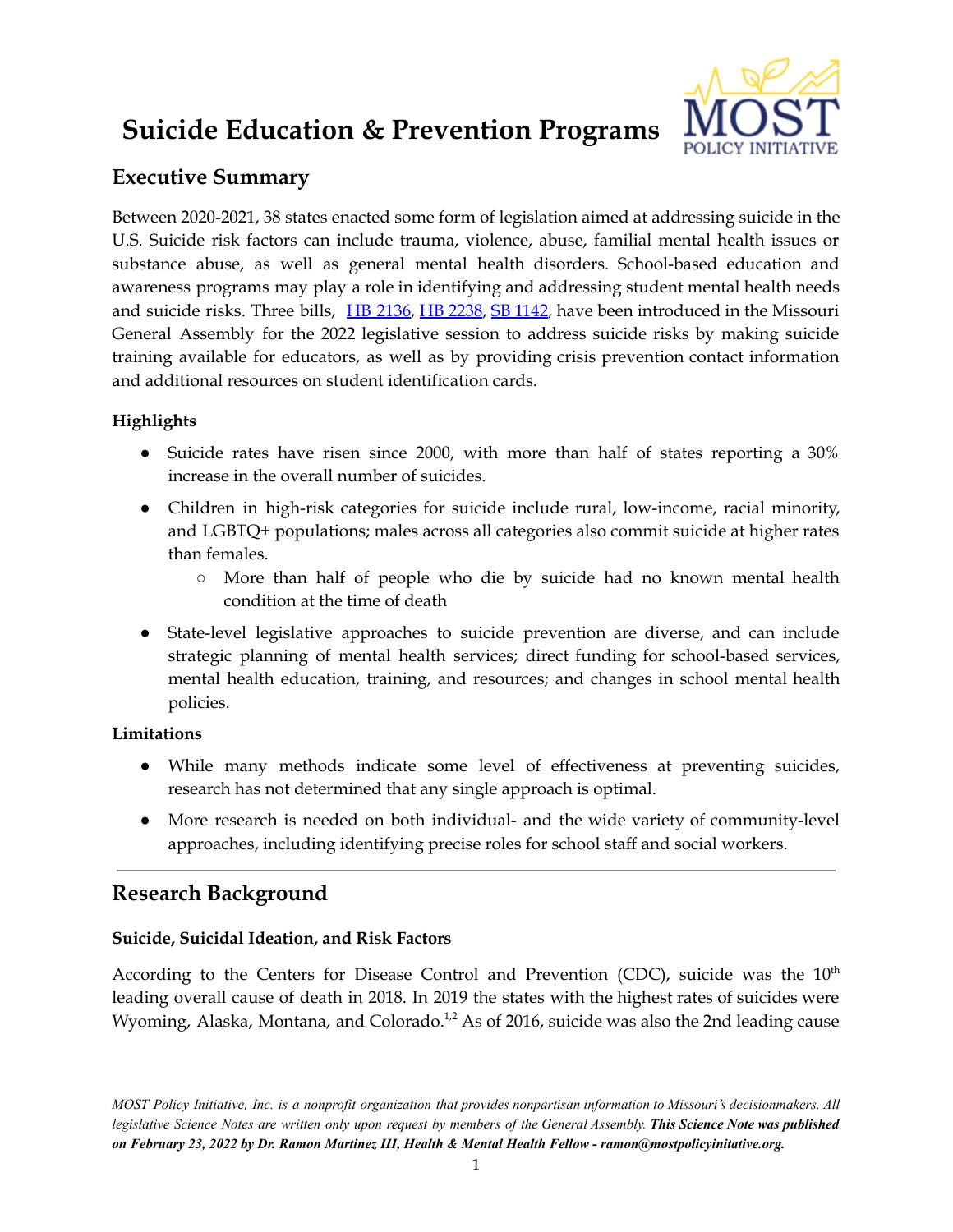of deaths in U.S. adolescents aged 15-19.<sup>3</sup> More than half of all U.S. states have reported at least a 30% increase in suicide deaths since the start of the  $21<sup>st</sup>$  century.<sup>1</sup>

In 2018, an estimated 1.4 million suicide attempts were made in addition to those resulting in death. Family and friends report emotional and fiscal tolls related to these attempts, and suicide attempt-related medical care and work-loss costs are estimated at \$70 billion a year. 1

Suicide most often co-occurs with elevated life stressors and health issues that create an experience of hopelessness and despair. Certain risk factors that can elevate the chance for *suicidal ideation* (the contemplation of suicide) include Adverse Childhood Experiences (ACEs), which include violence, abuse, or familial mental health or substance abuse that can leave life-long trauma and altered brain development. <sup>1</sup> These can also coincide with general mental health disorders, with an estimated 16.5% of US children having at least one reported disorder in 2019.<sup>1,4</sup> Importantly, while certain risk factors may be associated with suicide, more than half of people who die by suicide had no known mental health condition at the time of death.<sup>1</sup>

### **High-Risk Youth Populations**

Prolonged life stressors that can contribute to suicidal thoughts include bullying, harassment, stressful environments, relationship issues, recent deaths, or financial stress. <sup>1</sup> These stressors often co-occur during school years, prompting research on risk factors for youth populations.

Certain groups are particularly vulnerable to suicide, including children in rural communities (who may be exposed to difficult economic conditions and lack healthcare access), racial/ethnic minority populations (particularly American Indian or Alaskan Natives), and children who identify as LGBTQ+ (nearly 1/3 of the LGBTQ+ community has attempted suicide). <sup>1</sup> Males also die by suicide at much higher rates than females, with roughly 3.5-4.5 as many males dying compared to females at all age groups above age 14 (Figure 1). $^5$ 



**Figure 1: Breakdown of US Suicides by Age and Gender.** The graph illustrates deaths per 100,000 Americans, including whether male (orange) or female (teal). Figure reproduced from 2018 data from the National Center for Health Statistics. 5

Source: National Center for Health Statistics, 2018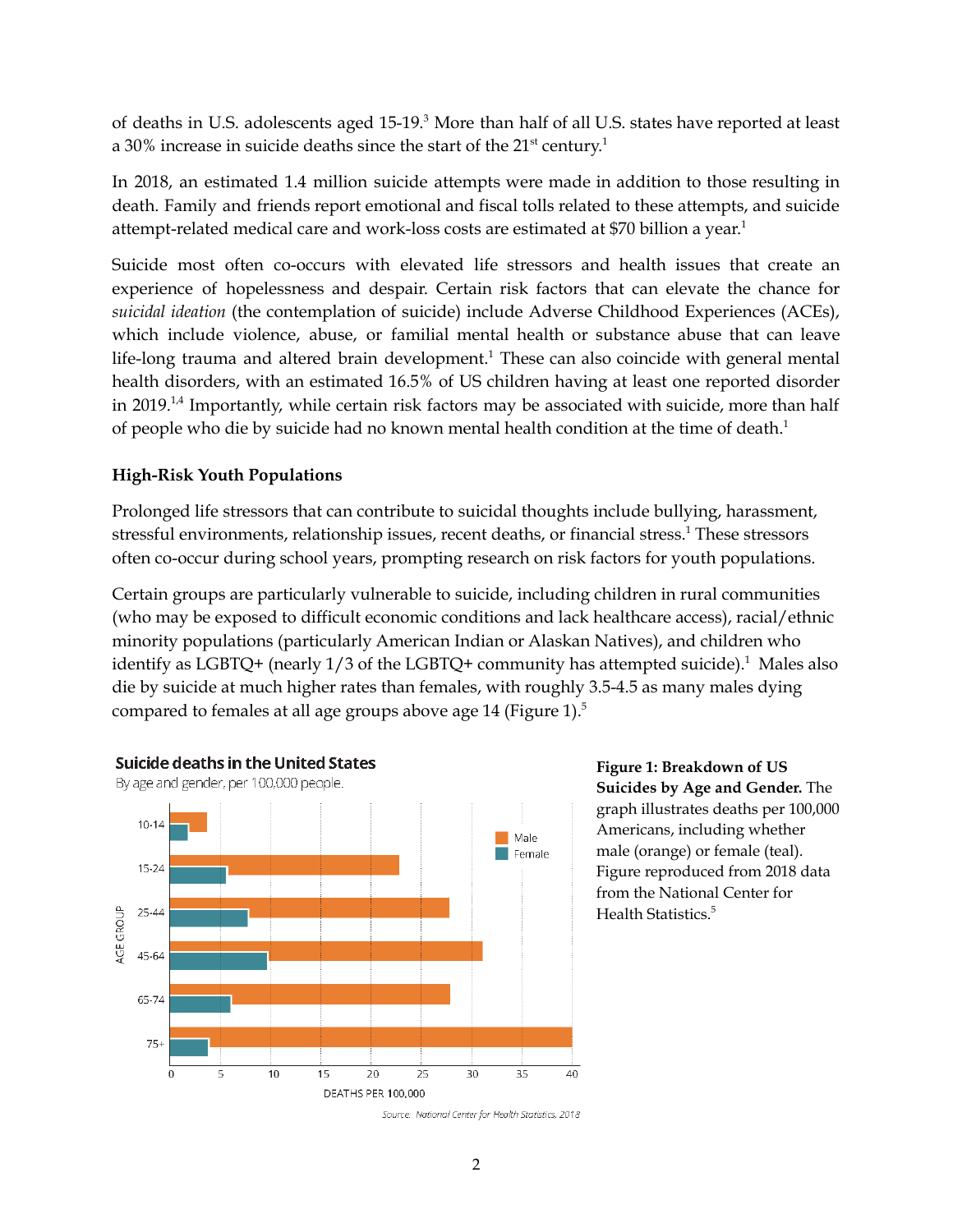The rate of suicide among females has been increasing, and there were increased reports of self-harm hospital admissions among young girls (aged 10-24) from 2001-2015.<sup>6,7</sup> One recent study has observed that frequent social media use (particularly since the start of the COVID-19 pandemic) is associated with increased suicidal ideation in adolescents. 8

#### **State-Level Legislation**

State-level approaches to student suicide prevention are diverse, and can include<sup>9</sup>:

- Education and curricula in schools that teach about and reduce stigmas surrounding mental health (ex. [Senate](https://legislature.maine.gov/legis/bills/getPDF.asp?paper=SP0303&item=1&snum=129) Paper 303, ME & HB [3257,](https://statenet.lexisnexis.com/usa/legislation/SC/2019000/H/3257/overview) SC)
- Suicide prevention programs that promote awareness, intervention, support services, and professional development (ex. **[SB](https://olis.oregonlegislature.gov/liz/2019R1/Downloads/MeasureDocument/SB52/Enrolled) 1731**, IL & **SB 52**, OR & AB [1767](https://leginfo.legislature.ca.gov/faces/billTextClient.xhtml?bill_id=201920200AB1767), CA)
- Staff training that requires teachers to be trained on the impacts of trauma, and how to identify and respond to a student in need (ex.  $SB$  [205](https://legiscan.com/IN/text/SB0205/id/2229049/Indiana-2021-SB0205-Introduced.pdf), IN &  $SB$  [211](http://www.legis.la.gov/legis/BillInfo.aspx?s=21rs&b=SB211&sbi=y) LA)
- Mental health screenings of children (with parental consent) (ex. SB [7019](https://wapp.capitol.tn.gov/apps/Billinfo/default.aspx?BillNumber=SB7019&ga=112), TN & HB [323](https://le.utah.gov/~2020/bills/static/HB0323.html) UT)
- Increased staffing ratios for school counselors and psychologists (ex.  $\overline{HB}$  $\overline{HB}$  $\overline{HB}$  [1508,](https://lis.virginia.gov/cgi-bin/legp604.exe?201+bil+HB1508) VA &  $\overline{HB}$ [844](http://mgaleg.maryland.gov/mgawebsite/Legislation/Details/HB0844?ys=2019rs), MD & HB [100](https://legis.delaware.gov/BillDetail/47233), DE)
- School-based programs, such as telehealth, educational material access, hotlines, and comprehensive counseling (ex.  $\overline{HB}$  [20-1113](https://leg.colorado.gov/sites/default/files/2020a_1113_signed.pdf), CO &  $\overline{SB}$  [2261,](https://www.legis.iowa.gov/legislation/BillBook?ga=88&ba=SF2261) IA, &  $\overline{SB}$  [5030](http://lawfilesext.leg.wa.gov/biennium/2021-22/Pdf/Bills/Senate%20Passed%20Legislature/5030-S.PL.pdf#page=1), WA)
- Allowing excused absences during mental health emergencies (ex. **SB [249](https://www.leg.state.nv.us/App/NELIS/REL/81st2021/Bill/7771/Text)**, NV & SB [20-014](https://leg.colorado.gov/bills/sb20-014), CO)
- Establishing working groups in educational agencies to further tailor additional services at the local level (ex.  $\overline{\text{SR 45}}$  $\overline{\text{SR 45}}$  $\overline{\text{SR 45}}$ , HI, &  $\overline{\text{HB 131}}$  $\overline{\text{HB 131}}$  $\overline{\text{HB 131}}$ , NH, &  $\overline{\text{AB 644}}$  $\overline{\text{AB 644}}$  $\overline{\text{AB 644}}$ , WI)

Further, given the added strain the COVID-19 pandemic has had on both the mental health of students and access to comprehensive mental health services provided in schools, 38 states enacted laws that help support schools in their roles as providers of mental health services between 2020-2021 (Table 1). 4

Finally, some states have sought to address common methods used for suicide. A 2019 CDC report showed that firearms made up 50.4% of suicide methods used, followed by suffocation (28.6%), poisonings (12.9%), and falls (2.5%).<sup>10</sup> To address this, North Carolina introduced a **[bill](https://www.ncleg.gov/BillLookUp/2019/h75)** that provided funds for training on how to *C*ounsel people with *A*ccess to *L*ethal *M*eans (or CALM) program, including training health care providers and other professionals to counsel at-risk individuals or their families to store or restrict access to lethal means (such as medications or firearms).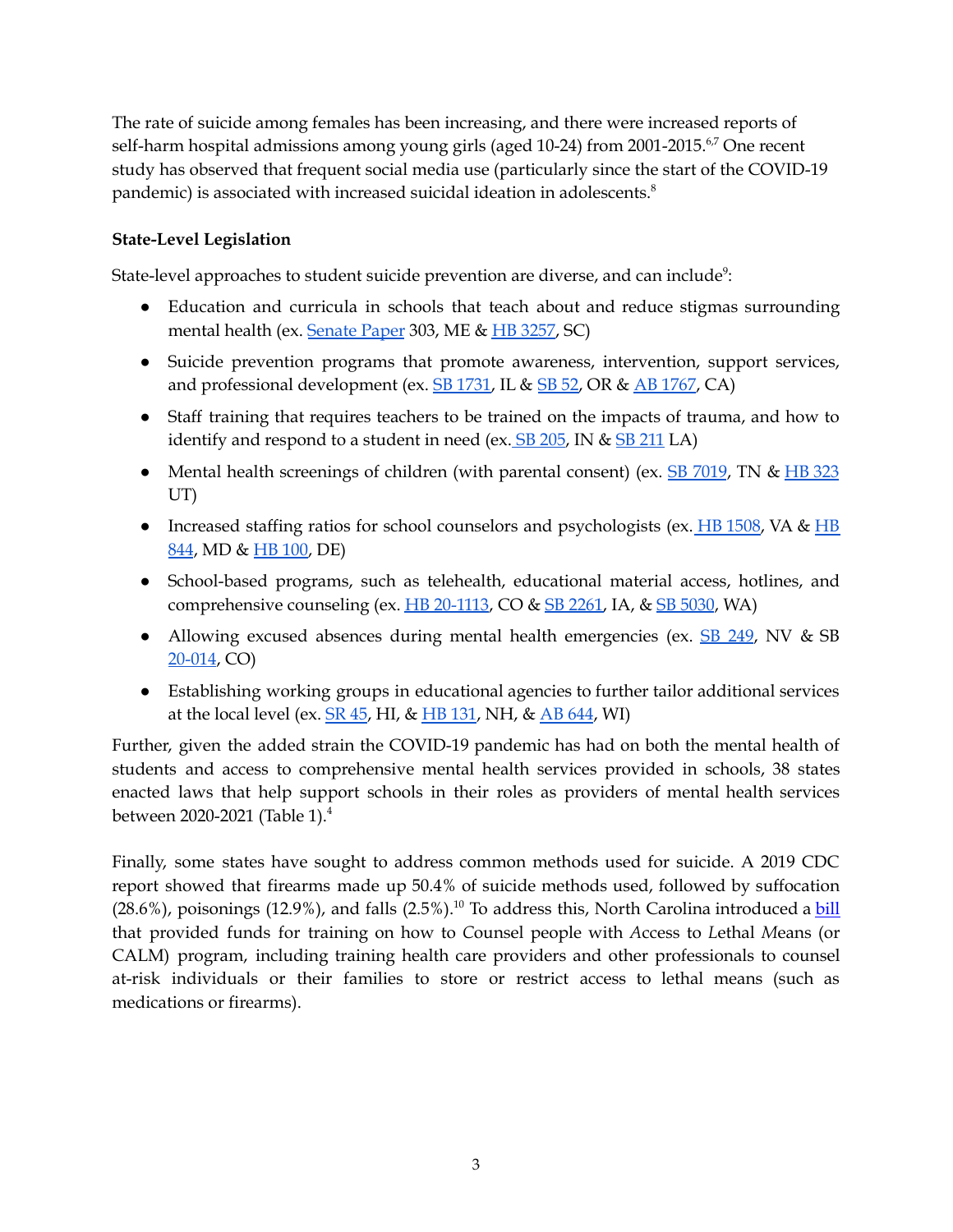| <b>Approach</b>                                                                   | <b>Specified Population/Action</b>   | <b>Number of States</b>       |
|-----------------------------------------------------------------------------------|--------------------------------------|-------------------------------|
| Support $\&$ Improving the Strategic<br><b>Planning of Mental Health Services</b> | Working groups                       | 8 states (e.g. AR, TX)        |
|                                                                                   | Assessment of needs                  | 5 states (e.g. $AR$ , $TX$ )  |
|                                                                                   | Required standards & recommendations | 7 states (e.g. $LA$ )         |
| <b>Direct Funding for School-Based</b><br><b>Mental Health Services</b>           | General Mental Health                | 22 states (e.g. $KS$ , $TN$ ) |
|                                                                                   | Telehealth (behavioral & mental)     | $5$ states (e.g. IL)          |
|                                                                                   | Mental Health Providers              | 5 states (e.g. $KY$ )         |
| Mental Health Education, Training,<br>& Resources                                 | School staff                         | 17 states (e.g. AR, KY, OK)   |
|                                                                                   | Students                             | 7 states (e.g. $KY$ , IL)     |
|                                                                                   | Crisis Hotlines on Student IDs       | 7 states (e.g. AR, TX)        |
| Changes in School Mental Health<br><b>Policies</b>                                | Excused mental health absences       | $6$ states (e.g. IL)          |
|                                                                                   | Crisis response policy changes       | $5$ states (e.g. NE)          |

**Table 1: Summary of Laws Passed Between 2020-2021 to Support Mental Health.** The table summarizes approaches that different states have taken to address mental health since the start of the COVID-19 pandemic. General approaches are listed (left column), as well as specifications regarding target groups to support or actions to take (middle column), and the number of states (right column, including relevant neighboring or close-by states to Missouri). Figure reproduced from 2022 data from the National Academy for State Health Policy. 4

#### Missouri Legislative Approach

In the 2022 Missouri legislative session, three bills (HB [2136](https://house.mo.gov/bill.aspx?bill=HB2136&year=2022&code=R), HB [2238,](https://house.mo.gov/bill.aspx?bill=HB2238&year=2022&code=R) SB [1142\)](https://www.senate.mo.gov/22info/BTS_Web/Bill.aspx?SessionType=R&BillID=75694409) have been introduced in both chambers of the General Assembly that amend current law to add various suicide prevention resources in schools. These include: 1) that school districts may provide two-hours of in-service, virtual, or self-review instruction on youth suicide awareness and prevention (which can count as professional development) to those in the practicing teacher assistance program each year, 2) to add suicide prevention hotlines and contacts (including local) on student identification cards, and 3) requiring public institutions of higher learning to also provide the suicide prevention contacts on identification cards (as well as campus security and resources), in addition to existing programs in crisis intervention, mental health, multimedia resources, communication, and anonymous reporting.

Similar bills have also been passed in neighboring states. In 2019, HB [1905](http://www.oklegislature.gov/BillInfo.aspx?Bill=HB1905&Session=1900&Tab=0) in Oklahoma required candidates in the teacher preparation system to study and respond to trauma, and  $SB$ [21](http://www.oklegislature.gov/BillInfo.aspx?Bill=SB21) required the Board of Education to adopt biennial suicide awareness and drug abuse training, allowed the teaching of certain student grades about suicide awareness, and provided some civil liability immunities for teachers acting in good faith to report or refer an at-risk student. Twenty states (including KY & IL) have also chosen to adopt an eight-hour training module for educators, first responders, and health care professionals, known as the [Mental](https://www.mentalhealthfirstaid.org/about/legislation-policy/) [Health](https://www.mentalhealthfirstaid.org/about/legislation-policy/) First Aid program, provided by the National Council for Mental Wellbeing.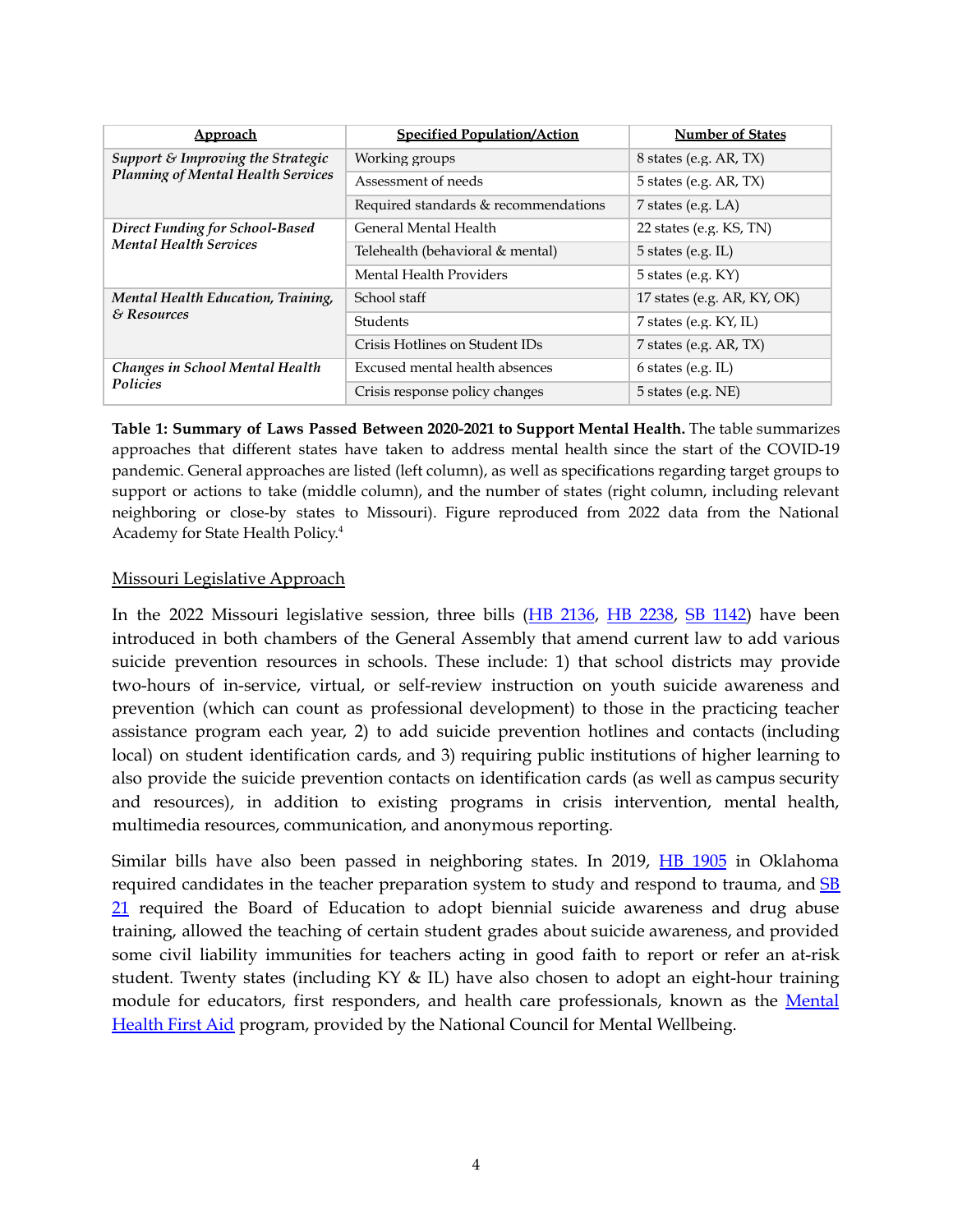#### **Studies on Mental Health Prevention Programs**

Much of the research focus on suicide prevention techniques have focused on schools and social work programs as a crucial venue for identifying suicide risk. **School social workers can also be effective** in **aiding students to identify support resources**, and can use screening tools to determine risk. **However, standardized risk assessments are inconsistent**, and differentiating between risk factors (such as mental health disorders) versus warning signs (active suicidal ideation and expression) often confound screening standards.<sup>12</sup>

**School nurses may provide interventions** beyond those offered by mental health/counseling personnel in schools. One study has found that when nurses conducted mental health screenings of at-risk youth (such as during a physical exam), early detection of risk for suicide could be achieved. In particular, these outreach efforts were most effective when nurses were part of a coordinated, interdisciplinary team of members (including counseling staff, teachers, parents, and community-based professionals) to increase awareness of the students' needs. However, in many schools, **barriers to nurse participation exist**, such as lack of defined roles for nurses within mental health care, lack of competence in mental health care, and lack of training in how to screen for risks. 13

**School-based awareness programs can reduce suicide attempts and suicidal ideations**, and interventions that may reduce access to lethal means, such as medications, firearms, and jump barriers may prevent suicide.<sup>14</sup> For example, since 2005 barriers to firearm access have demonstrated a 43% reduction in suicides and jump barriers have resulted in an 81% reduction. Psychiatric medications also play a role, although their effect on suicide is less specific.<sup>14</sup>

Certain personal circumstances and resources may also help prevent suicide. For example, strong family bonds may help cultivate resilience that can help protect children from the effects of Adverse Childhood Experiences (ACEs). These also extend to safe, stable, and nurturing relationships with family or community that build resilience, prevent violence, improve mental health in the short and long term.<sup>1</sup> Other resources may also reduce suicidal ideation. One study of the National Suicide Prevention Hotline found that callers were significantly less likely to report being depressed, overwhelmed, suicidal, and more likely to feel hopeful by the end of crisis calls when counselors were trained in Applied Suicide Intervention Skills (ASIST).<sup>11</sup>

**Given the diversity of communities and techniques to address suicide risk, and the recency of more comprehensive approaches, no single strategy has been identified as a guaranteed preventative measure**. <sup>14</sup> As such, more data is needed in both individual- and population-level approaches, including skills and awareness training, mental health education of physicians, and internet/hotline support systems, to make firm conclusions about what interventions (and combinations of interventions) are most effective at preventing suicide.

#### **COVID-19 and Suicide**

The number of mental health-related difficulties reported in children and adolescents, particularly those already diagnosed with a mental health disorder, has increased during the